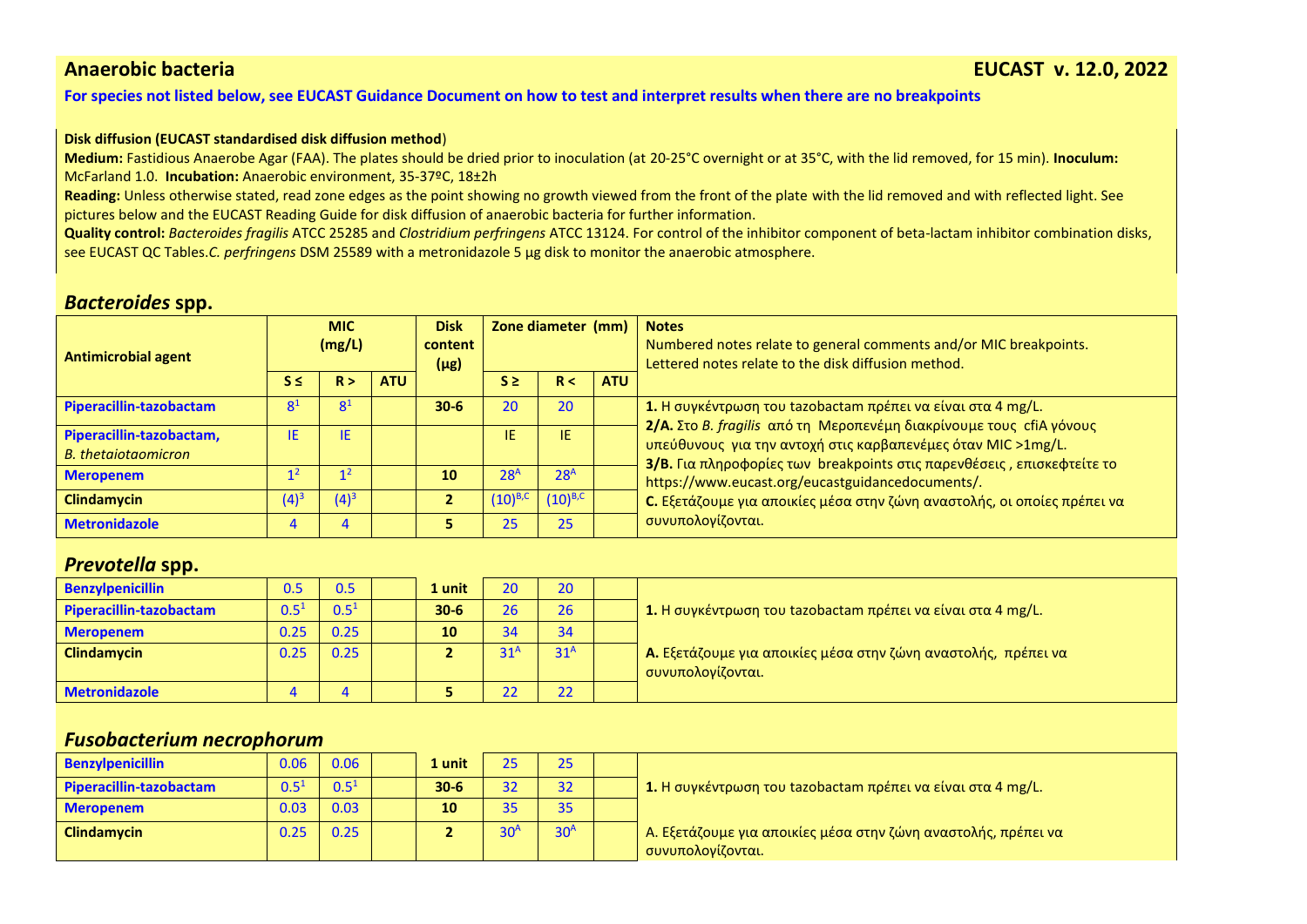| <b>Metronidazole</b>       | 0.5                  | 0.5       |                        | 5.                 | 30              | 30              |                                                                                   |                                                                                     |
|----------------------------|----------------------|-----------|------------------------|--------------------|-----------------|-----------------|-----------------------------------------------------------------------------------|-------------------------------------------------------------------------------------|
| <b>Clostridium</b>         |                      |           |                        |                    |                 |                 |                                                                                   |                                                                                     |
| perfringens                |                      |           |                        |                    |                 |                 |                                                                                   |                                                                                     |
| <b>Antimicrobial agent</b> | <b>MIC</b><br>(mg/L) |           | <b>Disk</b><br>content | Zone diameter (mm) |                 |                 | <b>Notes</b><br>Numbered notes relate to general comments and/or MIC breakpoints. |                                                                                     |
|                            | $S \leq$             | R >       | <b>ATU</b>             | $(\mu$ g)          | $S \geq$        | R <             | <b>ATU</b>                                                                        | Lettered notes relate to the disk diffusion method.                                 |
| <b>Benzylpenicillin</b>    | 0.5                  | 0.5       |                        | 1 unit             | 15              | 15              |                                                                                   |                                                                                     |
| Piperacillin-tazobactam    | $0.5^{1}$            | $0.5^{1}$ |                        | $30-6$             | 24              | 24              |                                                                                   | 1. Η συγκέντρωση του tazobactam πρέπει να είναι στα 4 mg/L.                         |
| <b>Meropenem</b>           | 0.125                | 0.125     |                        | 10                 | 25              | 25              |                                                                                   |                                                                                     |
| <b>Vancomycin</b>          | $\overline{2}$       |           |                        | 5.                 | 12              | 12 <sup>2</sup> |                                                                                   |                                                                                     |
| <b>Clindamycin</b>         | 0.25                 | 0.25      |                        | $\overline{2}$     | 19 <sup>A</sup> | 19 <sup>A</sup> |                                                                                   | Α. Εξετάζουμε για αποικίες μέσα στην ζώνη αναστολής, πρέπει να<br>συνυπολογίζονται. |
| <b>Metronidazole</b>       | 4                    |           |                        | 5.                 | 16              | 16              |                                                                                   |                                                                                     |

## *Cutibacterium acnes*

| <b>Benzylpenicillin</b> | 0.06              | 0.06       | 1 unit   | 24              | 24              |                                                                                     |
|-------------------------|-------------------|------------|----------|-----------------|-----------------|-------------------------------------------------------------------------------------|
|                         |                   |            |          |                 |                 |                                                                                     |
| Piperacillin-tazobactam | 0.25 <sup>1</sup> | $0.25^{1}$ | $30 - 6$ | 27              | 27              | 1. Η συγκέντρωση του tazobactam πρέπει να είναι στα 4 mg/L.                         |
| <b>Meropenem</b>        | 0.125             | 0.125      | 10       | 28              | 28              |                                                                                     |
| Vancomycin              |                   |            |          | 22              | 22              |                                                                                     |
| <b>Clindamycin</b>      | 0.25              | 0.25       |          | 26 <sup>A</sup> | 26 <sup>A</sup> | Α. Εξετάζουμε για αποικίες μέσα στην ζώνη αναστολής, πρέπει να<br>συνυπολογίζονται. |

# *Clostridioides difficile*

| <b>Vancomycin</b>    |  |  | IP | IP |                                                                                    |
|----------------------|--|--|----|----|------------------------------------------------------------------------------------|
| <b>Metronidazole</b> |  |  | IP | IP | <sup>ι</sup> υπάρχουν δεδομένα όσον αφορά την σχέση MICs και κλινικό αποτέλεσμα. ' |